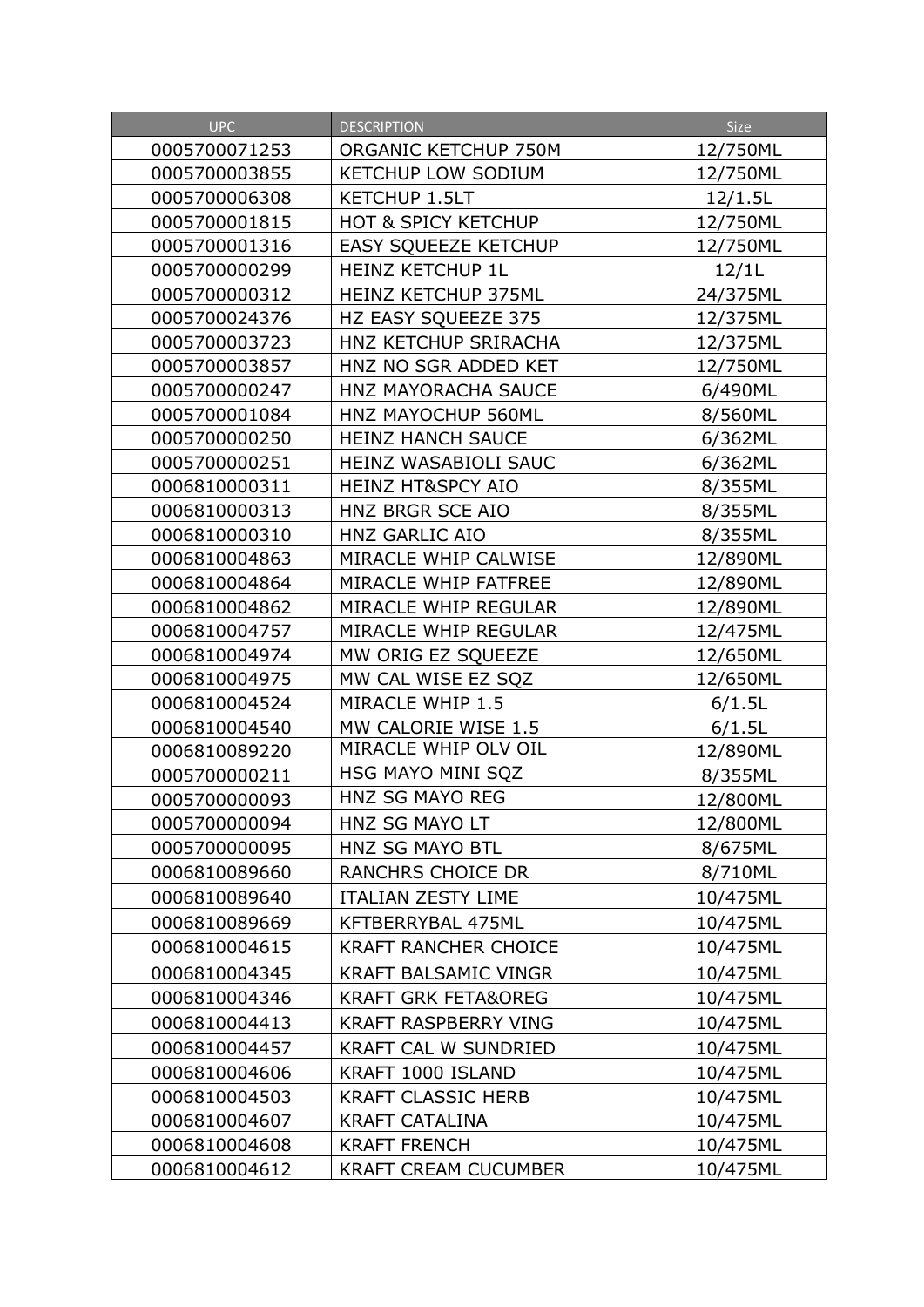| 0006810004613 | <b>KRAFT GOLDEN ITALIAN</b>     | 10/475ML |
|---------------|---------------------------------|----------|
| 0006810004614 | <b>KRAFT CREAMY CAESAR</b>      | 10/475ML |
| 0006810004632 | <b>KRAFT CAL W RANCH</b>        | 10/475ML |
| 0006810004633 | <b>KRAFT CAL W CAESAR</b>       | 10/475ML |
| 0006810004635 | KRAFT CAL W ITALIAN             | 10/475ML |
| 0006810004609 | <b>KRAFT ZESTY ITALIAN</b>      | 10/475ML |
| 0006810004610 | <b>KRAFT COLESLAW</b>           | 10/475ML |
| 0006810004643 | <b>KRAFT 3 CHEESE RANCH</b>     | 10/475ML |
| 0006810004686 | <b>KRAFT SWEETONION VIN</b>     | 10/475ML |
| 0006810004719 | <b>KRAFT CAESAR W BACON</b>     | 10/475ML |
| 0006810004721 | KRAFT CAL W BALSAMIC            | 10/475ML |
| 0006810004722 | <b>KRAFT CAL W GRK FETA</b>     | 10/475ML |
| 0006810004644 | <b>KRAFT SNDRIED TOMATO</b>     | 10/475ML |
| 0006810004412 | <b>KRAFT CRMY POPPYSEED</b>     | 10/475ML |
| 0006810004513 | <b>KRAFT RED PEP &amp; PARM</b> | 10/475ML |
| 0006810004634 | KRAFT CAL W 1000 ISL            | 10/475ML |
| 0006810004636 | <b>KRAFT CAL W FRENCH</b>       | 10/475ML |
| 0006810004638 | <b>KRAFT CAL W CATALINA</b>     | 10/475ML |
| 0006810004639 | <b>KRAFT CAL W CRM CMBR</b>     | 10/475ML |
| 0006810004711 | <b>KRAFT FAT FREE ITALN</b>     | 10/475ML |
| 0006810004713 | <b>KRAFT FAT FREE RANCH</b>     | 10/475ML |
| 0006810004714 | <b>KRAFT RANCH W BACON</b>      | 10/475ML |
| 0006810004715 | <b>KRAFT RUSSIAN</b>            | 10/475ML |
| 0006810004746 | <b>KRAFT CAL W POPPYSED</b>     | 10/475ML |
| 0006810004747 | <b>KRAFT MANDARN SESAME</b>     | 10/475ML |
| 0006810004778 | <b>KRAFT ASIAN SESAME</b>       | 10/475ML |
| 0006810090114 | KRAFT RED WINE VINAI            | 10/475ML |
| 0006810004616 | KRAFT-PEP-RANCH                 | 10/475ML |
| 0006810004752 | <b>KRAFT CW 3 CHS</b>           | 10/475ML |
| 0006810004637 | <b>KRAFT CW COLESLAW</b>        | 10/475ML |
| 0006810089661 | KR TUS ITL EVOO 475             | 10/475ML |
| 0006810089668 | KR GR FETA EVOO 475             | 10/475ML |
| 0006810089667 | KR FIG BALS EVOO 475            | 10/475ML |
| 0006810089665 | KR AG BALS VIN EVOO             | 10/475ML |
| 0006810089664 | KR PST PARM EVOO 475            | 10/475ML |
| 0006810089637 | <b>KFT HONEY MUSTARD</b>        | 10/475ML |
| 0006810004642 | <b>KRAFT CAL W PCRN RCH</b>     | 10/475ML |
| 0006810004639 | <b>KRAFT CAL W CRM CMBR</b>     | 10/475ML |
| 0006810004712 | <b>KRAFT FAT FREE CAESR</b>     | 10/475ML |
| 0006810004748 | <b>KRAFT BLUE CHEESE</b>        | 10/475ML |
| 0006810000367 | EXTR CHED 390G 14CT             | 16/390G  |
| 0006810000369 | EXTR CHED 785G 28CT             | 8/785G   |
| 0006810089105 | BE BLAZIN' CHIPOTLE             | 10/425ML |
| 0006810089106 | <b>BE STEAKHOUSE</b>            | 10/425ML |
| 0006810089107 | BE SWEET N STICKY               | 10/425ML |